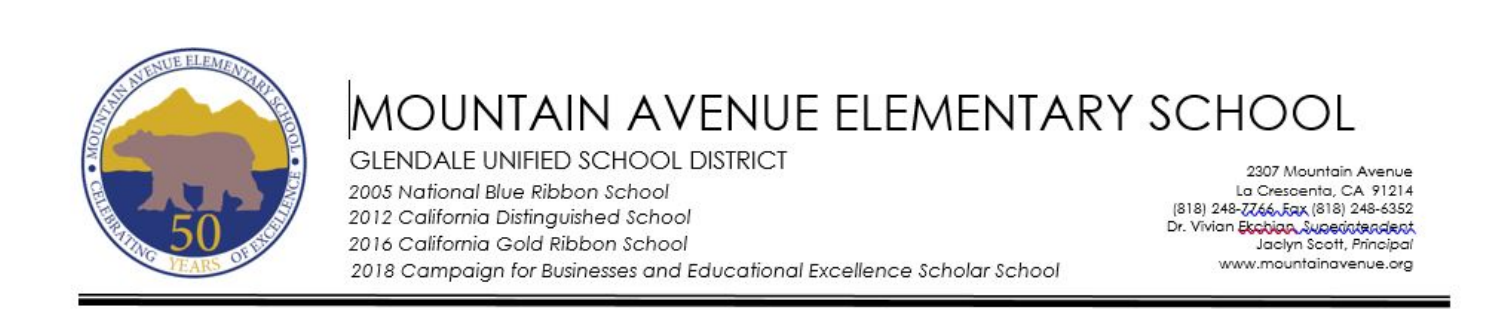# Mountain Avenue Elementary School Thursday Update

February 6, 2020



[Click here to access all flyers through the Peachjar website](https://app.peachjar.com/flyers/all/schools/55122)

| Thursday, February 6   | Valentine-o-Grams Sale<br><b>After School Clubs</b><br>2:20 PM3:10 PM LANGO Spanish, Science Lab<br>2:35 PM-3:35 PM ParkerAnderson: Pokemon Art Academy!, Rm 8202<br>2:40 PM-3:40 PM 1st-6th Grade Tennis & Soccer, Upper Field                                                          |  |
|------------------------|------------------------------------------------------------------------------------------------------------------------------------------------------------------------------------------------------------------------------------------------------------------------------------------|--|
| Friday, February 7     | Spirit Day: International Country Day<br>7:30 AM- Recycling Friday<br>7:30 AM- Chorus<br>8:30 AM- Flag Ceremony<br>9 AM - PTA Association Meeting, Auditorium<br><b>After School Clubs</b><br>2:15 PM- 3:15 PM GS Troop 01411, Art Studio<br>2:45 PM- 4:30 PM GS Troop 1841, Science Lab |  |
| Monday, February 10    | <b>No School - Lincoln Day</b>                                                                                                                                                                                                                                                           |  |
| Tuesday, February 11   | Valentine-o-Grams Sale<br><b>After School Clubs</b><br>2:20 PM-3:20 PM Let's Make Art! with Vicky Rees, Rm 8202<br>2:40 PM-4 PM Kerbal Space Program, Rm 8101<br>2:45 PM 4:15 PM Yearbook Club<br>2:45 PM-3:45 PM GS Troop 4511, Mrs. Stephan's Class                                    |  |
| Wednesday, February 12 | Valentine-o-Grams Sale<br><b>After School Clubs</b><br>2:30 PM Davidian-Mariamian Armenian Class, Auditorium<br>2:40 PM- 3:45 PM Math Team, Rm 8203<br>2:25 PM 3:25 PM Junior Robotics: Level 2, Science Lab<br>2:45 PM- 4 PM Coding: LED Panel, Rm 8202                                 |  |
| Thursday, February 13  | Hello Pizza/KokoRoll Dine Out!<br><b>After School Clubs</b><br>2:20 PM3:10 PM LANGO Spanish, Science Lab<br>2:35 PM-3:35 PM ParkerAnderson: Pokemon Art Academy!, Rm 8202<br>2:40 PM-3:40 PM 1st-6th Grade Tennis & Soccer, Upper Field                                                  |  |
| Friday, February 14    | Valentine's Dav<br><b>WHAPPY</b><br>8:30 AM Flag Ceremony<br>Valentine's                                                                                                                                                                                                                 |  |
| <b>Upcoming Events</b> | <b>February 17 No School - Presidents Day</b><br><b>February 25-- 2020-2021 NEW Student Registrations Start</b>                                                                                                                                                                          |  |



### 2020-2021 New Family Enrollment

Welcome Parents, 2020-2021 School Year is just around the corner! Please see the link below to register online for an appointment time for Enrollment. Please read carefully as to what is NEEDED when you come to your appointment! 2020-2021 Sign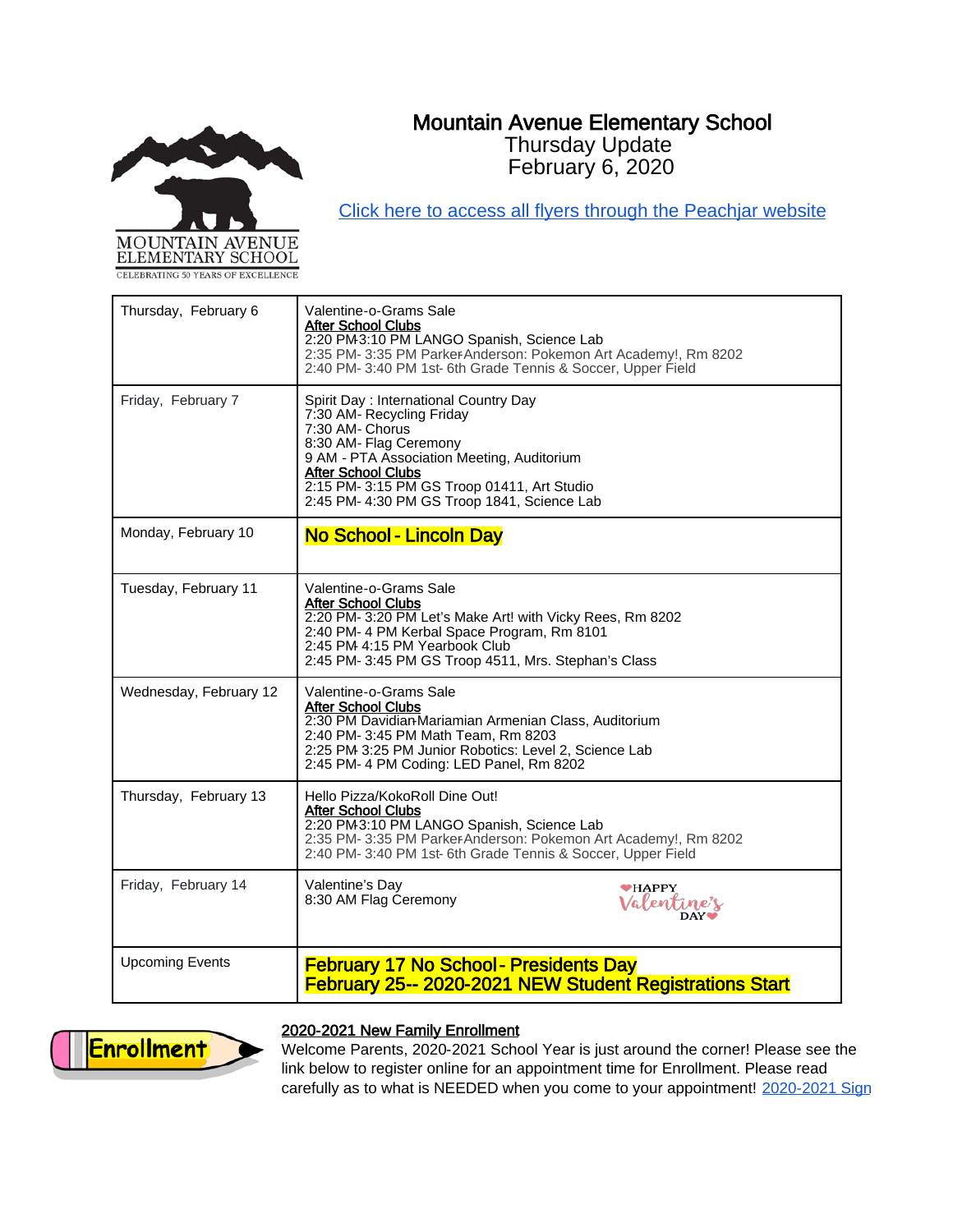[Up Genius Enrollment](https://www.signupgenius.com/go/5080b4daba72ca3fb6-20202021) If you have any questions, please call the front office 818-248-7766 and ask for Mrs. Na rineh Sety. Tha nk you!

### MACK 2020 Jog-a-Thon

Have you saved the date for Friday, February 21st? Be sure to look in today's Thursday Folder for pledge sheets. There are great prizes for students and best of all, our school WINS, too!!! Plus th graders: MACK will donate 50% of the money you raiseto the Class of 2020. Start gathering your pledges, and we look forward to seeing everyone at the jog-a-thon. Questions? Contact Heidi Womack heidiwomack33@gmail.com or Kelly Schroeder - kschroeder@gusd.net. Go Bears!!!



#### Recycling Fridays

Our monthly Recycling Day is TOMORROW, February 7th. Bring in your aluminum cans and plastic bottles (with CRV only, please) between 7:30 and 8:30 AM by the bridge on the school side. Please empty all liquids before dropping off, and please no glass. All proceeds benefit the Class of 2020. THANK YOU!

### Valentine-O-Gram

The Student Council is selling Valentine-O-Grams! Show someone you care with a kind note and a Cupid pencil. Each gram is 50 cents each, or 10 box tops. You can buy them before school orthe patio or fill out a yellow form. The deadline is February 13th. Thanks for supporting the Student Council.

### PTA Association Meeting

You're invited! Our next PTA Association meeting is Friday, Feb. 7 at 9AM in the Auditorium. You won't want to miss it! Earn a raffle ticket for coming! Two lucky winners will be picked at the end of the meeting. In addition to our usual PTA business, we will hear a brief presentation about Mountain Avenue's CA School Dashboard status. Refreshments will be served and Korean and Armenian translators will be provided. Looking forward to seeing you there! Winners must be present to receive the prize.





#### Yearbook Purchases

Yearbook purchases will be done *only online* through our Mountain Avenue Yearbook Store[: https://mounta ina venue.pica boo.com/.](https://mountainavenue.picaboo.com/) We will start yearbook sales on March 1st. This year, the yearbook will be \$35.00. Sales will end on May 8th. Yea rbooks will be pa ssed out to students on the la st da y of school. We will have a limited amount of yearbooks on hand to sell on the last day of school. If you miss both sa les, yea rbooks will be a va ila ble for purcha se through our

yea rbook website, however, you will ha ve to pa y for your own shipping a nd ha ndling a s it will be delivered to your house directly.

Disclaimer: Currently, the Yearbook cover shown on our yearbook website is a placeholder. The yearbook cover is under construction.

#### **LoveLines**

Lovelines are now available for purchase! Lovelines are \$5 and we can only offer 200 characters. All purchases will be done online through our Mountain Avenue Yearbook Store[: https://mountainavenue.picaboo.com/](https://mountainavenue.picaboo.com/) under Parent Ad. It is first come, first serve! The last day to purchase a Love Line is *April 30th*.

Disclaimer: Please add the recipient's name in your message and double check your spelling and grammar. The yearbook committee will *only copy and paste* your message onto the page.

~ The PTA Yearbook Committee

### Volunteer Sign-in Option on Raptor Management Systems

The volunteer button is NOW available on our sign-in and sign-out kiosks! If you cannot find yourself on the volunteer side, no worries, just speak with Ms. Davies right away. She can have it set up in a jiffy. Thank you for your cooperation and patience.

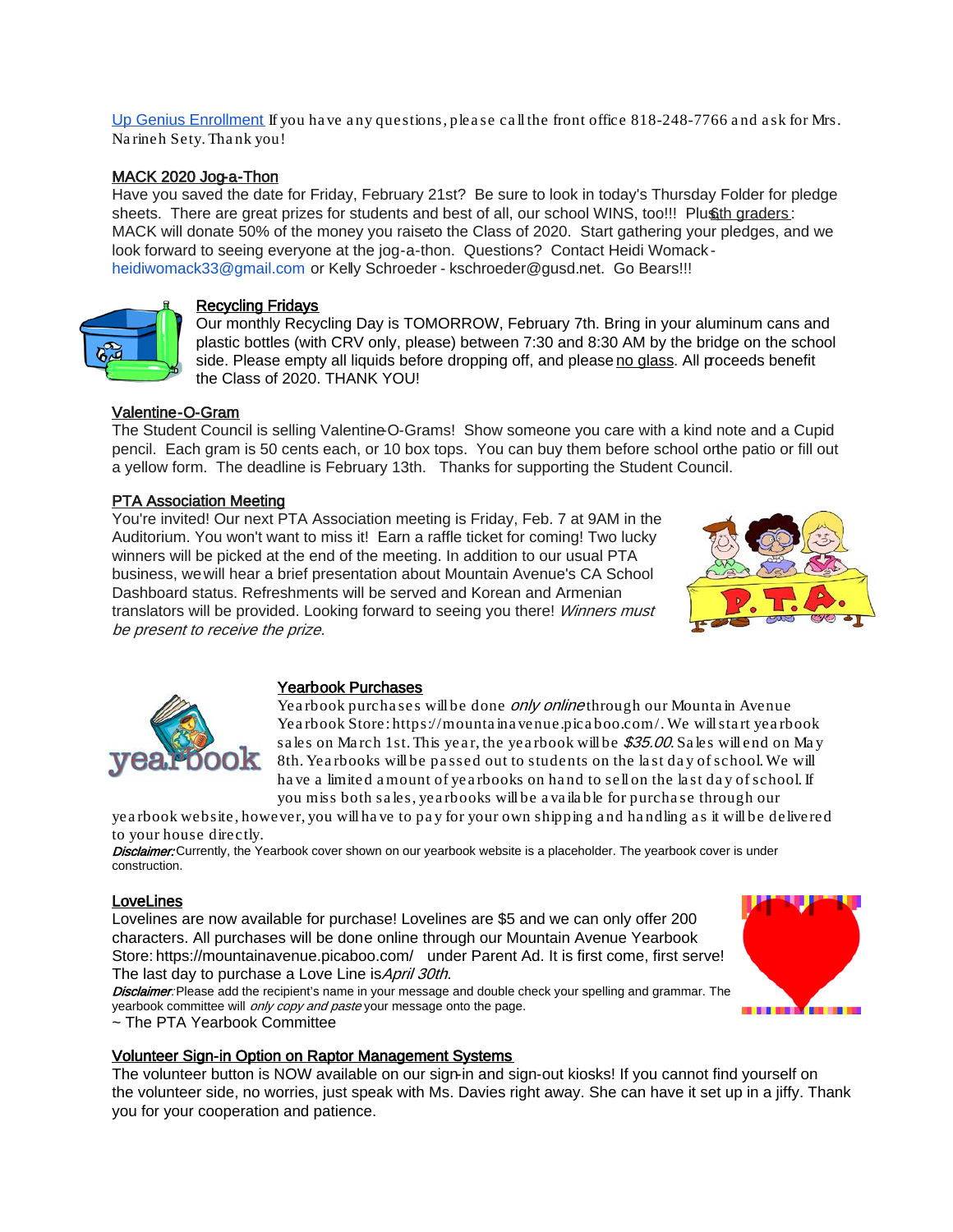#### Art Docent Program



The Art Docent Program Needs You! Be involved in your child's class by volunteering to teach art lessons this year! Sponsored by PTA and MACK, the Art Docent program provides art instruction, materials, and art print examples to teach students about artists, art elements, and different art techniques. This is the main Art Program at our school and we need volunteers to help teach lessons. No artistic ability necessary! To volunteer to teach, contact Kathryn Rowley at kathrynhrowley@gma il.com. Thank you!

### ED100

Mountain Avenue PTA is partnering with Ed100.org this year to learn more about California's education system. We already have a parent that has GRADUATED the program! How many parents can we graduate this year??? The Check it out[: www.ed100.org](http://www.ed100.org/) (Be sure to login and select our school to increase our chances in a drawing!).





### Yearbook Club

Do you have photos you want to share with the Yearbook Club? Here is the link: <https://uploads.picaboo.com/8621381>\_Using this link, your photos will automatically appear in our yearbook editing platform! Thank you for sharing! Disclaimer: With so many submissions, there is no guarantee that your uploaded photo will be used in the yearboo*k*

#### SHOP with Amazon

Don't forget that every time you shop with Amazon, a percent of your purchase comes to Mounta in Avenue's 6th gra de! How does it work? Ma ke sure you click the link BEFORE going to the website. The link is a lso a va ila ble on the Mounta in Avenue Website. Tha nk you for your support!

[https://www.a ma zon.com/?\\_encoding=UTF8&ta g=mounta venuele](https://www.amazon.com/?_encoding=UTF8&tag=mountavenuele-20&linkCode=ur2&camp=1789&creative=9325) - [20&linkCode=ur2&ca mp=1789&crea tive=9325](https://www.amazon.com/?_encoding=UTF8&tag=mountavenuele-20&linkCode=ur2&camp=1789&creative=9325)

## Peachjar (Flyers)

There's a n ea sier wa y to view flyers! Here is the link for Pea chja r, where you would be a ble to view a ll the flyers that have to do with School and everything in between! Please start referring to this wonderful site for all of the flyers! Peachiar Flyers





### PBIS

Mounta in Avenue pa rticipa tes in PBIS, which sta nds for Positive Beha vior Interventions and Supports. Our Statement of Purpose is... We are a school community that champions diversity and creativity within a kind, safe, responsible and respectful environment. All Mountain Avenue **B.E.A.R.S**are expected to:

Be Kind **Encouraging Accept Responsibility** Respect Others and be **Safe**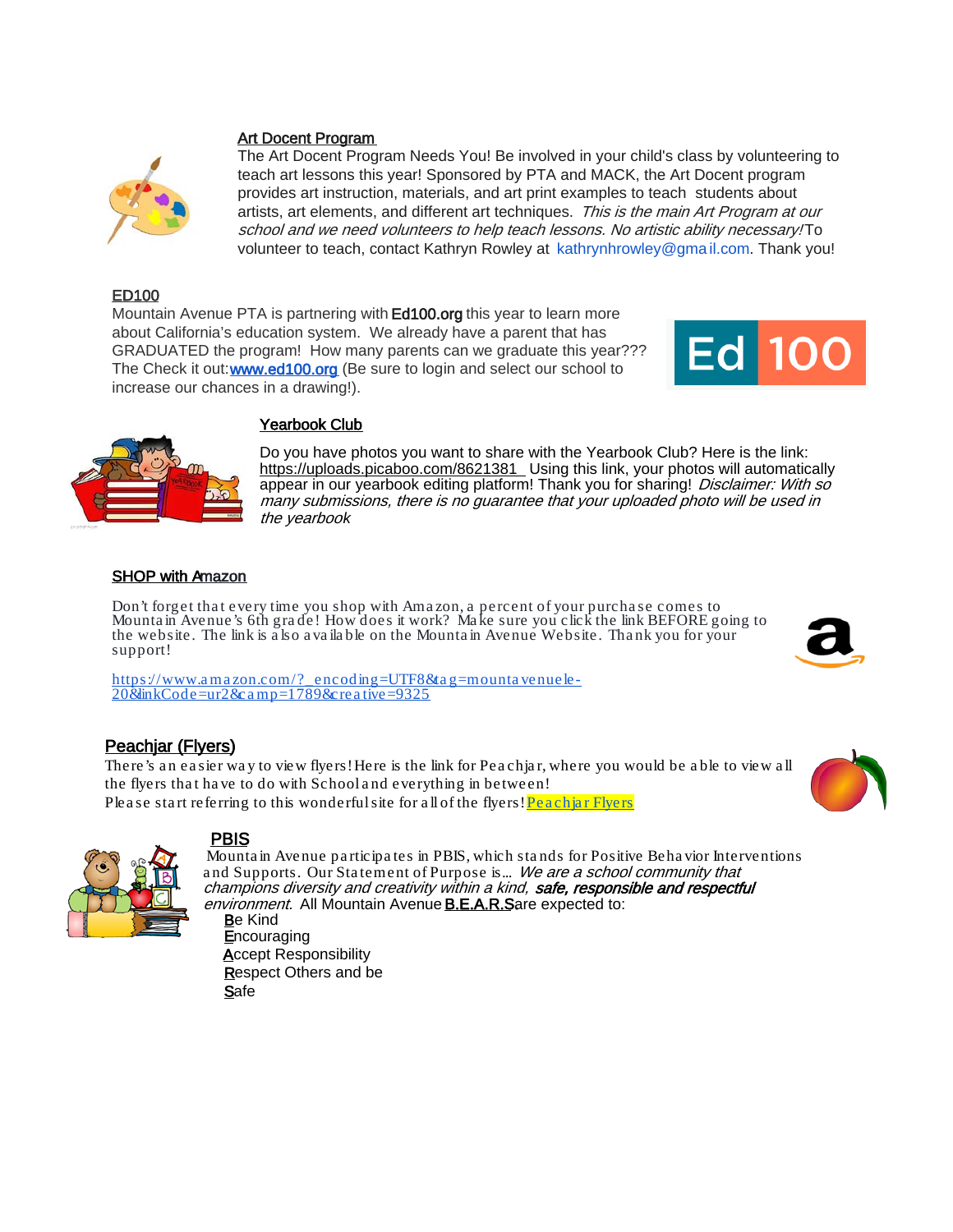# **Mountain Avenue Elementary School**



Thursday Update February 6, 2020

CELEBRATING 50 YEARS OF EXCELLENC 목요일, February 6 발렌타인 오 그램 (Valentine-O-Gram) 판매 **방과후 클럽 (After School Clubs)** 2:20 PM - 3:10 PM LANGO 스페니쉬 (Spanish), 싸이언스 랩 2:35 PM – 3:35 PM 파커 앤더슨 (Parker-Anderson): Pokemon Art Academy!, Rm 8202 2:40 PM - 3:40 PM 1 학년 – 6 학년 테니스 & 축구 (Tennis & Soccer), 어퍼필드 금요일, February 7 | 스피릿 데이 (Spirit Day): 국제 국가의 날 (International Country Day) 7:30 AM – 리싸이클링 (Recycling Friday 재활용 금요일) 7:30 AM 합창부 (Chorus) 연습 8:30 AM 아침조회 (Flag Ceremony) 9 AM - PTA 연합회 미팅, 오디토리엄 **방과후 클럽 (After School Clubs)** 2:15 PM - 3:15 PM 걸스카웃 Troop 01411, 아트 스튜디오 (Art Studio) 2:45 PM - 4:30 PM 걸스카웃 Troop 1841, 싸이언스 랩 (Science Lab) 월요일, February 10 **No School 학교 휴무 - Lincoln Day**  화요일, February 11 발렌타인 오 그램 (Valentine-O-Gram) 판매 **방과후 클럽 (After School Clubs)** 2:20 PM - 3:20 PM 렛츠 메잌 아트 (Let's Make Art! with Vicky Rees), Rm 8202 2:40 PM - 4 PM 커벌 스페이스 프로그램 (Kerbal Space Program), Rm 8101 2:45 PM- 4:15 PM 이어북 클럽 (Yearbook Club) 2:45 PM - 3:45 PM 걸스카웃 Troop 4511, Mrs. Stephan 클래스룸 수요일, February 12 발렌타인 오 그램 (Valentine-O-Gram) 판매 **방과후 클럽 (After School Clubs)** 2:30 PM Davidian-Mariamian 알메니안 클래스, 오디토리엄 2:40 PM - 3:45 PM 매쓰 팀 (Math Team), Rm 8203 2:25 PM - 3:25 PM Junior Robotics: Level 2, 싸이언스 랩 2:45 PM - 4 PM Coding: LED Panel, Rm 8202 목요일, February 13 Hello Pizza/KokoRoll 다인아웃 (Dine Out)! **방과후 클럽 (After School Clubs)** 2:20 PM - 3:10 PM LANGO 스페니쉬 (Spanish), 싸이언스 랩 2:35 PM – 3:35 PM 파커 앤더슨 (Parker-Anderson): Pokemon Art Academy!, Rm 8202

2:40 PM - 3:40 PM 1 학년 – 6 학년 테니스 & 축구 (Tennis & Soccer), 어퍼필드

피치자 웹싸이트 [\(Peachjar website\)](https://app.peachjar.com/flyers/all/schools/55122) 를 통해 전단지를 보시려면 여기를 클릭 [하십시요](https://app.peachjar.com/flyers/all/schools/55122).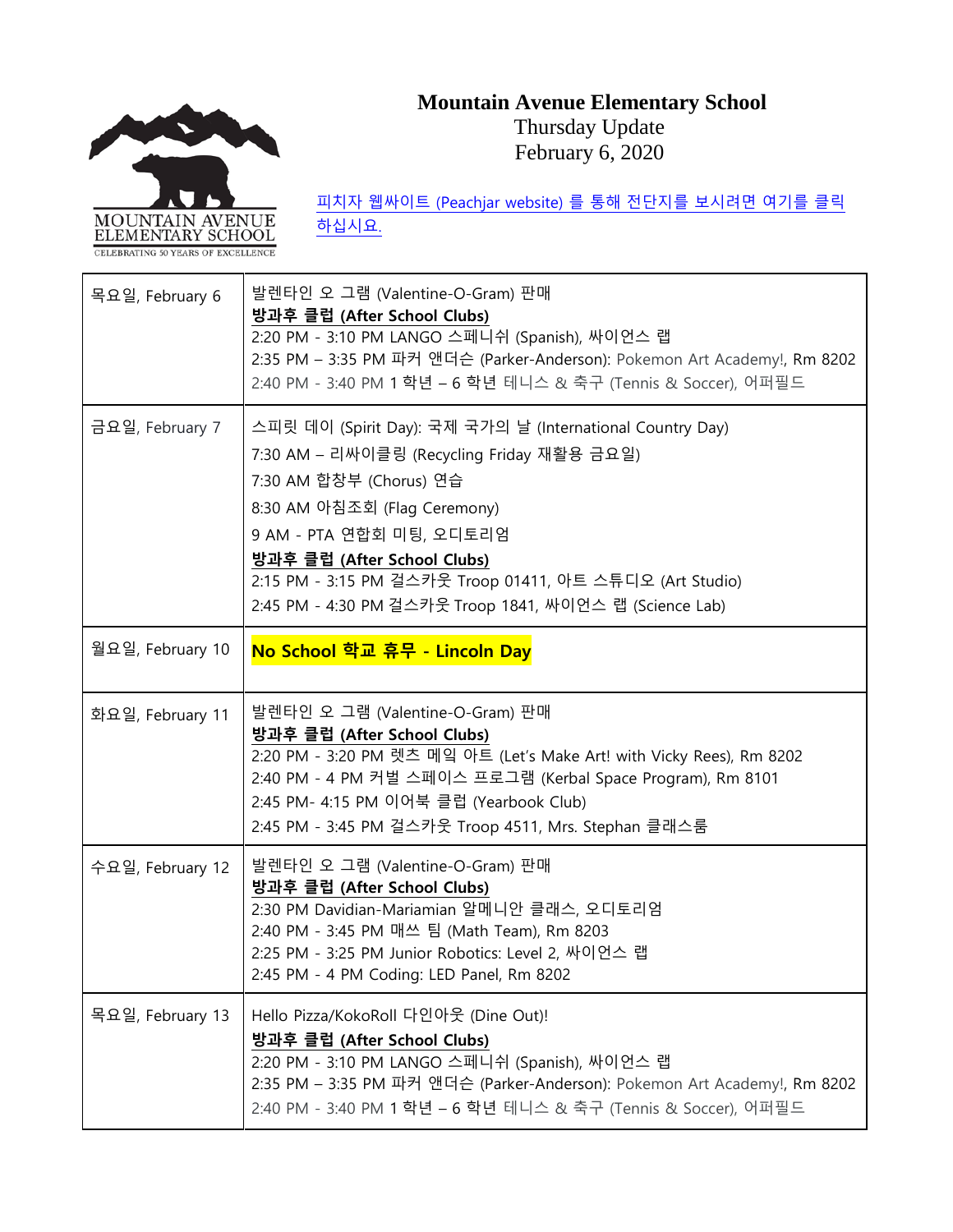|           | 금요일, February 14   발렌타인 데이 Valentine's Day<br>8:30 AM 아침조회 (Flag Ceremony)                                                                   | $\bullet$ HAPPY<br>Valentine's |
|-----------|----------------------------------------------------------------------------------------------------------------------------------------------|--------------------------------|
| ┃다가오는 행사들 | <mark>February 17 학교 휴무 No School - Presidents Day</mark><br>$\mid$ <mark>February 25 – 2020-2021 신입생 등록 NEW Student Registrations 시작</mark> |                                |

## **2020-2021 새가정 New Family 등록 Enrollment Enrollment**

학부모여러분 환영합니다, 2020-2021 학년도가 곧 다가옵니다! 새학년 등록을 위한 약속시간을 온라인으로 신청하시려면 다음 링크 [2020-2021 Sign Up](https://www.signupgenius.com/go/5080b4daba72ca3fb6-20202021)  [Genius Enrollment](https://www.signupgenius.com/go/5080b4daba72ca3fb6-20202021) 를 참조하십시요. 약속에 올 때 필요한 것이 무엇인지

주의깊게 읽으십시오! 궁금한 사항이 있으시면, 학교 오피스 818-248-7766 에 전화하셔서 Mrs. Narineh Sety 를 찾으십시요. 감사합니다!

## **MACK 2020 Jog-a-Thon**

금요일, 2 월 21 일, 날짜를 비워두셨습니까? 오늘 떨즈데이 폴더에서 서약서를 꼭 확인해 보십시요. 학생들에게 큰 상들이 준비되어 있습니다. 무엇보다도 우리학교가 승리 (WIN) 을 하게 되지요!!! 또한, 6 학년 학생들에게 알립니다: MACK 은 6 학년 학생이 모은 기금의 50 %를 Class of 2020 에게 기부할 것입니다. 서약을 모으기 시작하십시요. 그리고 Jog-a-Thon 에서 여러분 모두를 볼 수 있기를 기대합니다. 질문이 있으십니까? Heidi Womack - heidiwomack33@gmail.com 또는 Kelly Schroeder - [kschroeder@gusd.net](mailto:kschroeder@gusd.net) 께 문의하십시오. 고우 베어즈!!!



### **리싸이클링 Recycling Fridays**

우리의 월간 재활용의 날은 2 월 7 일, 내일입니다. 학교 캠퍼스 옆 다리로 오전 7 시 30 분에서 8 시 30 분 사이에, 알루미늄 캔과 플라스틱 병 (CRV 만 가능합니다) 을 가지고 오십시요. 드랍하시기 전에 모든 액체를 비우고 가져오시고, 유리병은 사절합니다. 모든 수익금은 졸업반 Class of 2020 에게 혜택을 줍니다. 감사합니다!

### **발렌타인 오 그램 (Valentine-O-Gram)**

학생회 (Student Council) 에서 발렌타인 오 그램 (Valentine-O-Gram) 을 판매합니다! 친절한 메모와 큐피드 연필로 여러분이 그들을 생각하고 있음을 알리십시요. 각각 50 센트 또는 박스 탑 (box tops ) 10 개에 판매됩니다. 학교 시작 전에 페리오에서 구입하거나 노란색 양식을 작성해서 제출할 수 있습니다. 마감일은 2 월 13 일입니다. 학생회를 지원해 주셔서 감사합니다.

### **PTA 연합회 미팅**

여러분을 초대합니다! 다음 PTA 연합회 미팅은 금요일, 2 월 7 일, 오전 9 시에 강당에서 열립니다. 여러분은 그것을 놓치고 싶지 않을 것입니다! 참석하시게 되면 라플추첨 티켓을 얻게 되십니다! 미팅이 끝나고 나면, 두 명의 행운의 당첨자를 뽑게 됩니다. 일반적인 PTA 비즈니스 외에도 Mountain Avenue 의 CA School Dashboard 현상황에 대한 간단한 발표를 들을 수 있습니다. 다과가 제공되며, 한국어 및 아르메니아어 번역이 제공됩니다. 여러분을 거기서 뵐 수



있기를 기대합니다! 라플추첨 티켓의 당첨자는 상을 받기 위해 반드시 <sup>그</sup> 자리에 계셔야 합니다.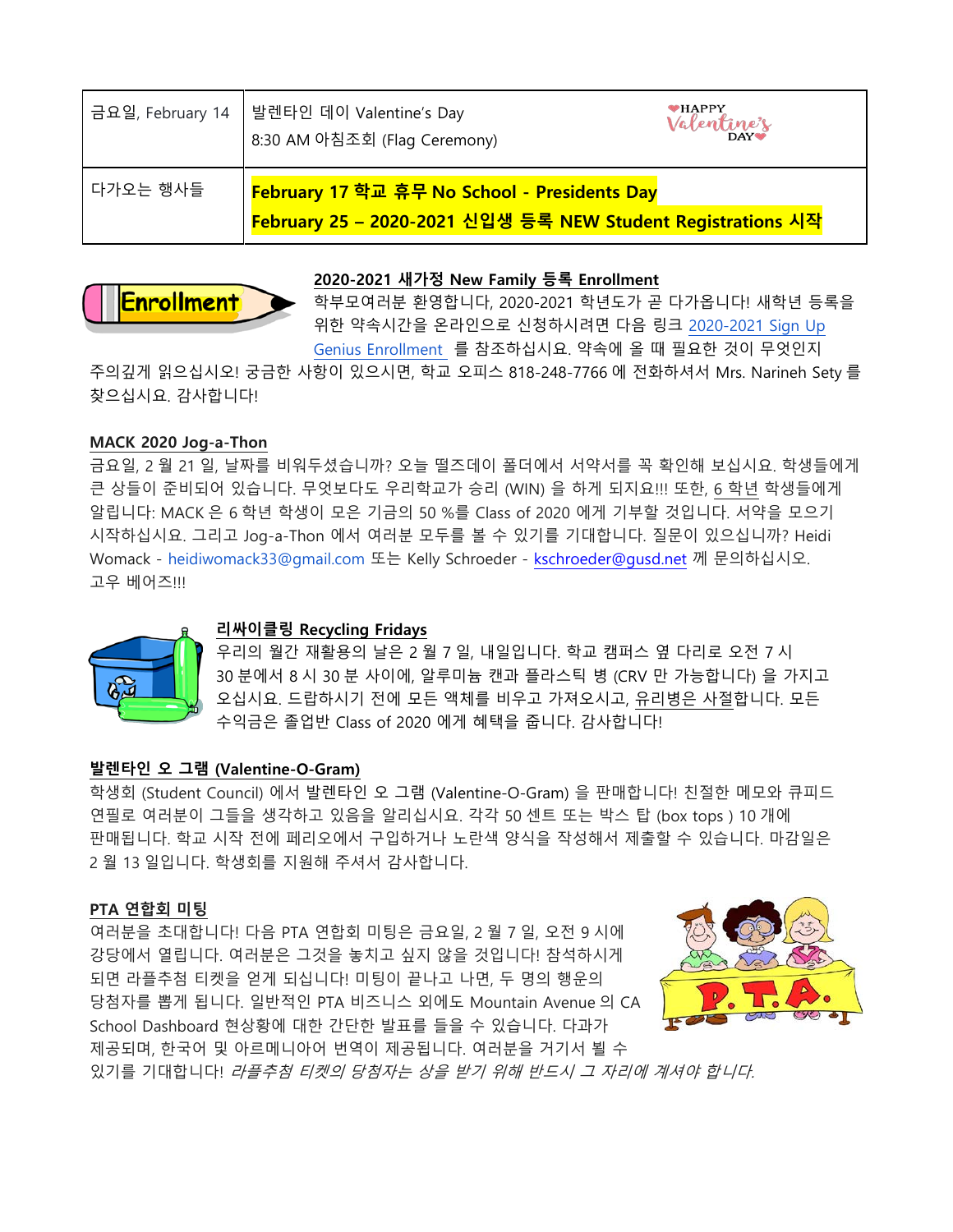### **이어북 (Yearbook 학교앨범) 구입**



이어북 (Yearbook 학교앨범) 구입은 Mountain Avenue 이어북 스토어 [\(https://mountainavenue.picaboo.com\)](https://mountainavenue.picaboo.com/) 를 통해서만 온라인으로 이루어 집니다. 3 월 1 일부터 판매를 시작합니다. 올해 이어북 (Yearbook 학교앨범) 은 \$35.00 입니다. 판매는 5 월 8 일에 끝납니다. 이어북 (Yearbook 학교앨범) 은 학교 마지막 날에 학생들에게 전달됩니다. 학교 마지막 날에 판매할 수 있는 이어북 (Yearbook 학교앨범)

은 수량이 제한되어 있습니다. 두가지 방법으로 구입을 못하신 경우에는, 이어북 스토어를 통해 구입할 수 있지만, 집으로 직접 배송되므로 배송 & 핸들링 (shipping and handling) 비용을 지불해야 합니다. *면책 조항 :* 현재 이어북 스토어 싸이트에 보이는 앨범표지는 임시로 넣어둔 것입니다. 앨범표지는 현재 만들고 있는 중입니다.

#### **러브라인즈 (LoveLines)**

이어북에 들어가는 러브라인을 구입할 수 있습니다! 러브라인은 각각 \$5 이며, 최대 200 자 까지만 가능합니다. 모든 구매는 마운튼 애비뉴 이어북 스토어

[https://mountainavenue.picaboo.com](https://mountainavenue.picaboo.com/) 의 Parent Ad 를 통해 온라인으로만 이루어 집니다. 선착순입니다! 러브라인을 구매할 수 있는 마지막 날은 4 월 30 일입니다.



면책 조항 : 메시지에 수신자의 이름을 넣어 주시고 철자와 문법을 다시 확인하십시요.

이어북커미티는 메시지를 카피해서 (only copy and paste ) 그대로 앨범 페이지에 추가하게 됩니다. ~ PTA 이어북커미티 (Yearbook Committee)

### **자원봉사 싸인인 (Volunteer Sign-in) Option on Raptor Management Systems**

이제 학교 방문시, 싸인인 및 싸인아웃 키오스크에서 자원봉사 버튼 사용이 가능합니다! 자원봉사자 란에서 자신을 찾을 수 없다면 걱정하지 마시고, 사무실의 미쓰 데이비스 (Ms. Davies) 께 문의 하십시요. 그분이 곧바로 셋업해 주실 수 있습니다. 협조해 주시고 기다려 주셔서 감사합니다.



### **Art Docent Program**

Art Docent 프로그램이 여러분을 필요로 합니다! 올해 미술수업을 가르치기 위해 자원봉사 함으로써 자녀의 수업에 참여하십시요! PTA 와 MACK 이 후원하는 Art Docent 프로그램은 학생들에게 예술가, 예술 요소 및 다양한 예술 기법에 대해 가르치기 위한 예술 교육내용, 재료 및 아트 프린트물을 제공합니다. 이것은 우리 학교의 주요 아트 프로그램이며 수업을 가르치기 위해 자원 봉사자를 필요로 합니다. 예술적 능력을 필요로

하지는 않습니다! 가르치기를 자원봉사 하시려면 kathrynhrowley@gmail.com 으로 Kathryn Rowley 께 연락하십시요. 감사합니다!

#### **ED100**

Mountain Avenue PTA 는 캘리포니아의 교육 시스템에 대해 더 알아보고자 올해 **Ed100.org** 와 제휴하였습니다. 우리는 이미 이 프로그램을 모두 마치신 (GRADUATED) 부모가 있습니다! 올해 몇 명의 부모님이 졸업할 수 있을까요??? 확인해 보십시요: **[www.ed100.org](http://www.ed100.org/)** (로그인하시고 우리학교를 선택하셔서 추첨에 뽑힐 기회를 높여 주시는 걸 잊지 마십시오!).